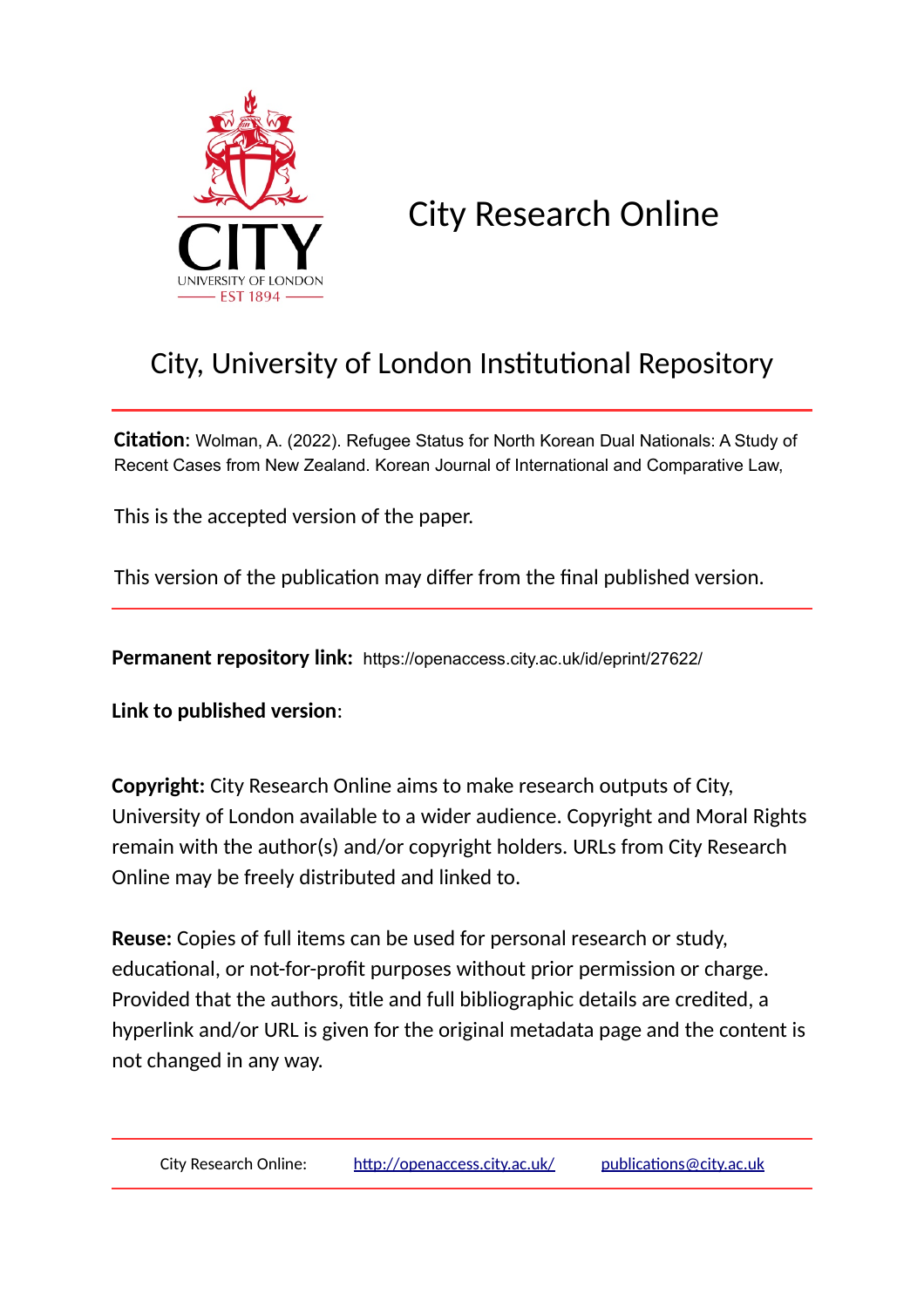### Refugee Status for North Korean Dual Nationals: A Study of Recent Cases from New Zealand

Abstract: In recent years, asylum tribunals in the West have normally concluded that North Korean asylum seekers are also South Korean nationals, and therefore must show a wellfounded fear of persecution in both North and South Korea in order to be considered refugees. This has predictably presented a challenge for North Koreans seeking asylum in the West. In most cases, it has led to denials of protection. There are, however, some exceptions. In a pair of recent cases, North Korean asylum seekers have been granted refugee status and asylum in New Zealand, despite their acknowledged South Korean nationality and prior settlement in the South. After a review of the general challenges faced by North Korean asylum seekers, this article examines each case in detail, drawing out the reasoning underlying the Tribunals' decisions and exploring the implication for future applicants.

#### **1. Introduction**

 $\overline{\phantom{a}}$ 

Over the past twenty-five years, tens of thousands of North Koreans have fled their homeland, seeking freedom from the brutal repression and desperate poverty that characterises life under the Kim dynasty.<sup>[1](#page-1-0)</sup> This exodus has continued until today, although the numbers of escapees decreased when Kim Jong Un took over in  $2012<sup>2</sup>$  $2012<sup>2</sup>$  and fell even further in 2020, when borders became less passable as countries responded to Covid-19.[3](#page-1-2)

Many North Korean escapees live precariously in Northeast China, where conditions can be challenging, and repatriation is a constant threat. Others decide to travel further afield, and traverse China to other countries, such as Thailand or Vietnam. From these countries, they can approach South Korean embassy officials who will, after a short investigation, facilitate resettlement in South Korea.<sup>[4](#page-1-3)</sup> Once settled in the South, North Koreans are given a range of

<span id="page-1-0"></span><sup>&</sup>lt;sup>1</sup> Andrei Lankov, *Bitter Taste of Paradise: North Korean Refugees in South Korea*, 6 J. OF E. ASIAN STUD. 105,109 (2006).

<span id="page-1-1"></span><sup>2</sup> Teodora Gyupchanova, *Why fewer and fewer North Korean defectors are making it to South Korea*, NK NEWS (Feb. 27, 2020), [https://www.nknews.org/2020/02/why-fewer-and-fewer-north-korean](https://www.nknews.org/2020/02/why-fewer-and-fewer-north-korean-defectors-are-making-it-to-south-korea/)[defectors-are-making-it-to-south-korea/.](https://www.nknews.org/2020/02/why-fewer-and-fewer-north-korean-defectors-are-making-it-to-south-korea/)

<span id="page-1-2"></span><sup>3</sup> Colin Zwirko, *North Korean defectors arriving in the South drop by 78% in 2020 — a record low,* NK NEWS (Jan. 20, 2021), [https://www.nknews.org/2021/01/north-korean-defectors-arriving-in-the](https://www.nknews.org/2021/01/north-korean-defectors-arriving-in-the-south-drop-by-78-in-2020-a-record-low/)[south-drop-by-78-in-2020-a-record-low/](https://www.nknews.org/2021/01/north-korean-defectors-arriving-in-the-south-drop-by-78-in-2020-a-record-low/) (noting a decrease from 1,047 North Koreans resettling in South Korea in 2019 to 229 resettlements in 2020).

<span id="page-1-3"></span><sup>4</sup> Some also choose resettlement in the United States when they arrive in Southeast Asia. especially in the United States, which offers refugee status and resettlement assistance to escapees who have not previously settled in the South. North Korean Human Rights Act, HR 4011, § 302(B) (2004). While never high, the number of North Korean escapees who have opted for resettlement in the USA has dropped to a trickle in recent years, with a total of eight arrivals in fiscal years 2018-20. Robert King, *Number of North Korean Defectors Drops to Lowest Level in Two Decades*, CSIS Commentary (Jan. 27, 2021), [https://www.csis.org/analysis/number-north-korean-defectors-drops-lowest-level-two](https://www.csis.org/analysis/number-north-korean-defectors-drops-lowest-level-two-decades)[decades.](https://www.csis.org/analysis/number-north-korean-defectors-drops-lowest-level-two-decades)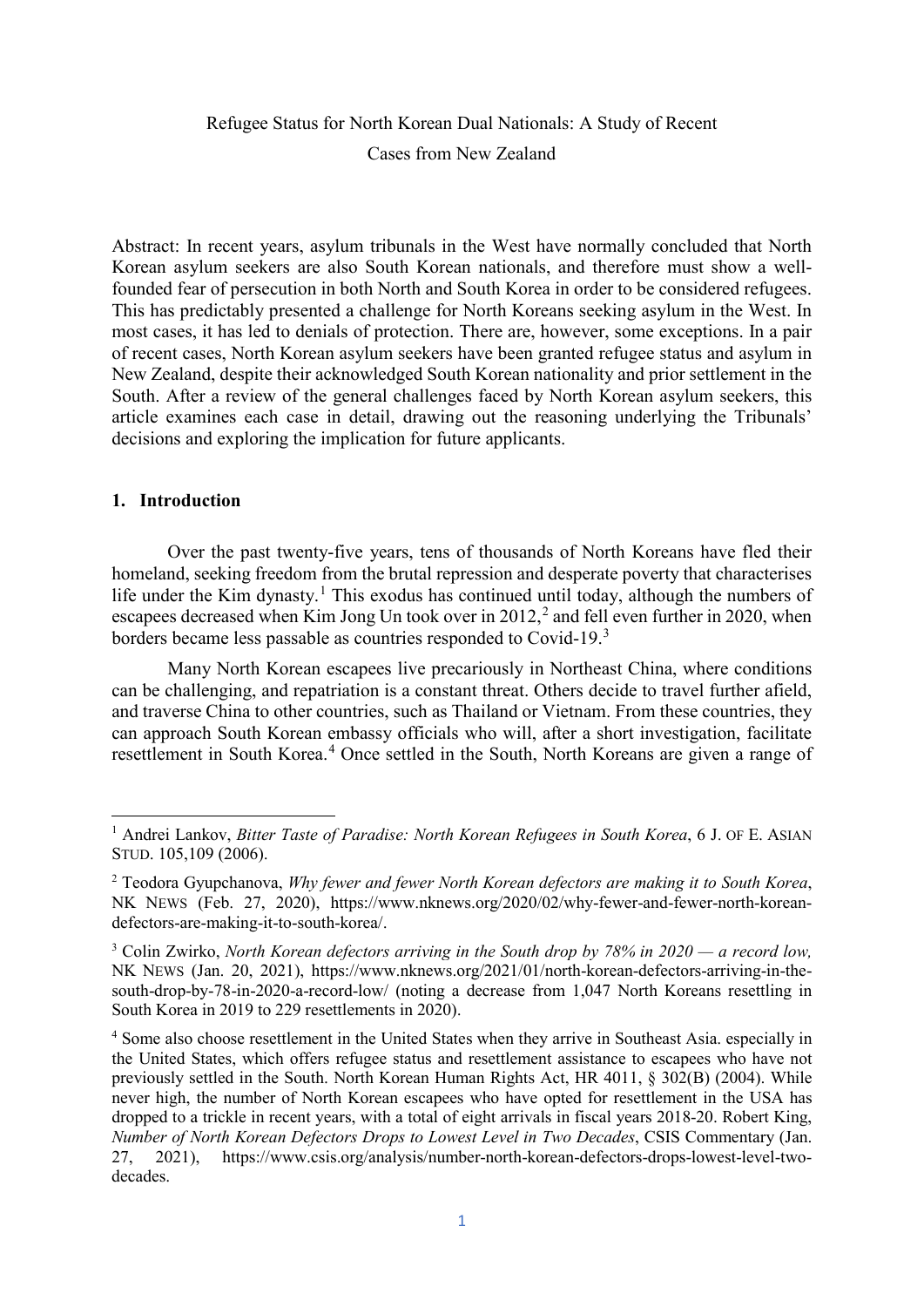assistance, including housing, financial support, and educational subsidies. [5](#page-2-0) They are also treated as South Korean citizens: under South Korea's Nationality Act, Koreans born anywhere on the peninsula are South Korean nationals from birth, although North Koreans are unable to access their rights as citizens until they reach the South.<sup>[6](#page-2-1)</sup> As of March 2021, 33,783 North Korean escapees have resettled in South Korea.[7](#page-2-2)

While most North Korean escapees settle permanently in South Korea, a minority do not find security or satisfaction in the South, and instead choose to seek asylum in Western nations.<sup>[8](#page-2-3)</sup> There are a wide variety of push and pull factors that contribute to this choice. Many hope to escape the poverty, social isolation, and employment discrimination that are commonly faced by North Koreans in the South, while others are attracted to a perception that educational opportunities will be more attractive outside of Korea. [9](#page-2-4) After an overview of the legal issues involved, this paper will examine the legal treatment of North Korean asylum seekers in one of these destination countries: New Zealand.

#### Refugee Status for North Koreans in the West

**.** 

Throughout the 2000s, jurisprudence related to the protection of North Korean asylum seekers in the West was confused and inconsistent.<sup>[10](#page-2-5)</sup> In some places, North Korean escapees were rejected because of their presumed South Korean nationality,<sup>[11](#page-2-6)</sup> or their perceived right to

<span id="page-2-2"></span><sup>7</sup> ROK Ministry of Unification, https://www.unikorea.go.kr/eng\_unikorea/relations/statistics/defectors.

<span id="page-2-3"></span><sup>8</sup> *See, e.g.,* Jay Jiyoung Song & Markus Bell, *North Korean Secondary Asylum in the UK*, 7(2) MIGRATION STUD., 160 (2019); Byung-Ho Chung, *North Korean Refugees as Penetrant Transnational Migrants,* 43(4) URBAN ANTHROPOLOGY, 329-32 (2014) (noting that 'nearly 10% of North Korean migrants in South Korea have re-migrated to other countries'). A small number of North Koreans also directly seek asylum in Western countries without first settling in South Korea. Andrei Lankov, *Why some North Korean defectors choose not to live in the South*, NK NEWS (Feb. 20, 2018), [https://www.nknews.org/2018/02/why-some-north-korean-defectors-choose-not-to-live-in-the-south/.](https://www.nknews.org/2018/02/why-some-north-korean-defectors-choose-not-to-live-in-the-south/)

<span id="page-2-4"></span><sup>9</sup> Kyungja Jung et al., *The onward migration of North Korean refugees to Australia: in search of cosmopolitan habitus*, 9(3) COSMOPOLITAN CIV. SOC. J. 1, 4 (2017); Lankov, *id*; Jin Woong Kang, *Human Rights and Refugee Status of the North Korean Diaspora*, 9 N. KOR. REV. 4, 5 (2013).

<span id="page-2-5"></span><sup>10</sup> Andrew Wolman, *Dual Nationality and North Korean Asylum Seekers*, 24 INTL.J.REF.L. 793 (2012).

<span id="page-2-0"></span><sup>&</sup>lt;sup>5</sup> ROK Ministry of Unification, https://www.unikorea.go.kr/eng\_unikorea/whatwedo/support/. This support is in principle dependent on the recipient's qualification under the Act on the Protection and Settlement Support of Residents Escaping from North Korea, Act No. 5259, Jan. 13, 1997, amended by Act No. 10188, Mar. 26, 2010 (S. Kor.).

<span id="page-2-1"></span><sup>6</sup> Nationality Act Case, 12-2 KCCR 167, 97Hun-Ka12 [Kor Const Ct] (31 Aug 2000). *See generally*, Andrew Wolman, 4(2) *The South Korean Citizenship of North Korean Escapees in Law and Practice,* KLRI JOURNAL OF LAW AND LEGISLATION 225 (2014); Eric Yong-Joong Lee, *Human Rights Protections of North Koreans in a Third Country: A Legal Approach*, 4 J. KOR. L. 155, 169 (2004) ("South Korea regards [North Korean escapees] directly as its own nationals"); In Seop Chung et al., *The Treatment of Stateless Persons and Reduction of Statelessness: Policy Suggestions for the Republic of Korea*, 13 KOREA REV. OF INTL. STUD. 7, 22 (2010) ("the dominant scholarly opinion regard North Korean territory as a part of the territory of the Republic of Korea, and therefore all North Korean people as nationals of the Republic of Korea").

<span id="page-2-6"></span><sup>11</sup> *See, e.g.,* Bundesverwaltungsgericht [BVerwG] [Federal Administrative Court], Sep. 29, 2005, 1 B 98.05 (Ger.). Cour nationale du droit d'asile [CNDA], 8017005 636547, *Mme K. veuve L*, Dec. 23, 2009 (Fr).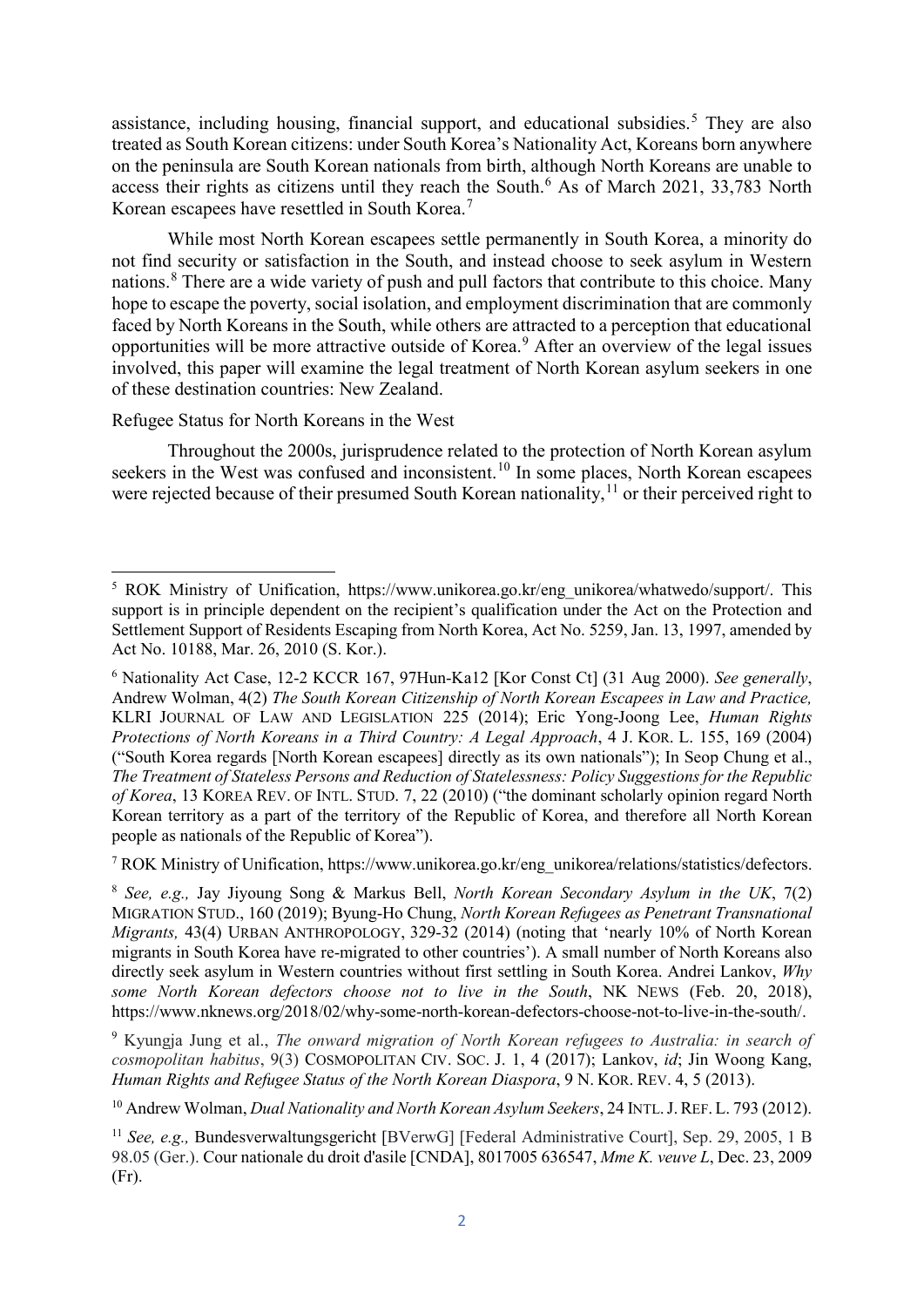enter South Korea.[12](#page-3-0) In many other instances, however, North Korean escapees were viewed as lacking existing South Korean nationality, and were therefore granted refugee status.<sup>[13](#page-3-1)</sup> Return to North Korea was, of course, unthinkable. By 2012, there were 619 North Korean refugees in the UK; 138 in Germany, 119 in Canada, and smaller contingents in several other Western countries. [14](#page-3-2)

Around this time, two developments occurred, which combined to make it far more difficult for North Koreans to successfully apply for asylum in the West. First, asylum officers and tribunals increasingly adopted an understanding of South Korean citizenship as in fact applying to North Koreans, from birth.<sup>[15](#page-3-3)</sup> In some countries, this was due to additional information from the South Korean government itself. For example, in May 2013, the South Korean embassy in Ottawa wrote to Canadian immigration officials that "North Korean-born persons are deemed nationals of the Republic of Korea."[16](#page-3-4) Dutch authorities likewise received a letter in September 2014 from the Korean Ministry of Foreign Affairs, stating that North Korean escapees possessed South Korean nationality that could never be taken away, even if an escapee was found to be a spy from the North.<sup>[17](#page-3-5)</sup> Some scholars have argued that South Korean citizenship should not always be treated as 'effective' in the asylum context because North Koreans may not always have a right to enter South Korea (despite their formal South Korean citizenship).<sup>[18](#page-3-6)</sup> However, such arguments have been rejected by tribunals in Canada,<sup>[19](#page-3-7)</sup> Australia,  $2^0$  and the UK.<sup>[21](#page-3-9)</sup>

**.** 

<span id="page-3-2"></span><sup>14</sup> UNHCR Refugee Data Finder (2017), https://www.unhcr.org/refugee-statistics (these figures include both refugees and those in refugee-like situations).

<span id="page-3-4"></span><sup>16</sup> Immigration and Refugee Board of Canada, Jurisprudential Guides - Decision TB4-05778 (June 27, 2916), para. 76.

<span id="page-3-5"></span><sup>17</sup> *See*, Rechtbank Den Haag [RBDHA] 16 July 2015, ECLI: 2015: 8340 (Neth.), para. 3.

<span id="page-3-6"></span><sup>18</sup> Wolman, *Dual Nationality*, *supra* note 10; Chulwoo Lee, *The Law and Politics of Citizenship in Divided Korea,* 6 YONSEI L. J. 3, 25-6 (2015); Seunghwan Kim, *Lack of State Protection or Fear of Persecution? Determining the Refugee Status of North Koreans in Canada*, 28(1) INTL. J. REF. L. 85 (2016).

<span id="page-3-7"></span><sup>19</sup> Immigration and Refugee Board of Canada, Jurisprudential Guide Decision – TB4-05788e, para. 77 (June 27, 2016).

<span id="page-3-8"></span> $^{20}$  SZOAU v. Minister for Immigration and Citizenship [20120] FCAFC 33 (Austl.).

<span id="page-3-0"></span><sup>12</sup> *See, e.g.,* RRT Case No. N05/50475 [2005] RRTA 387 [Refugee Review Tribunal], Feb. 24, 2005 (Austl.); RRT Case No. 071283924 [2007] RRTA 98 [Refugee Review Tribunal], May 29, 2007 (Austl.).

<span id="page-3-1"></span><sup>13</sup> *See, e.g.,* Kim v Canada, [2010] FC 720 (Can.); Cour nationale du droit d'asile [CNDA], 640897/08021356, *Mlle H*, Dec. 14, 2009 (Fr.); RRT Case No. 00/31605 [2000] RRTA 225 [Refugee Review Tribunal], February 29, 2000 (Austl.).

<span id="page-3-3"></span><sup>15</sup> *See, e.g.,* Migrationsöverdomstolen [MD] [Migration Court of Appeals] 2015-12-16 p. 22 UM 5147- 14 (Swed.); X (Re), 2013 CanLII 76469. ¶¶61-2 (CA IRB) (Can.); [GP and ors \(South Korean](http://www.bailii.org/uk/cases/UKUT/IAC/2014/%5b2014%5d_UKUT_391_iac.html)  [citizenship\) North Korea CG \[2014\]](http://www.bailii.org/uk/cases/UKUT/IAC/2014/%5b2014%5d_UKUT_391_iac.html) UKUT 391 (IAC) (U.K.); Verwaltungsgericht Freiburg [VGF] [Freiburg Administrative Court], Aug. 3, 2020, A 9 K 9336/17 (Ger.) (concluding that it is universally held by asylum courts in Germany and other destination countries that North Koreans possess South Korean nationality).

<span id="page-3-9"></span><sup>&</sup>lt;sup>21</sup> KK and ors (Nationality: North Korea) Korea v. Sec'y of State of Home Dep't, [2011] UKUT 92 (IAC) (U.K.); GP and ors, *supra* note 15 The concept of 'effective nationality' was recently rejected in New Zealand as well, in a judgment which involved an applicant from Venezuela but cited favorably to KK & Ors and GP & Ors. AC (Venezuela) [2019] NZIPT 801438 (N.Z.)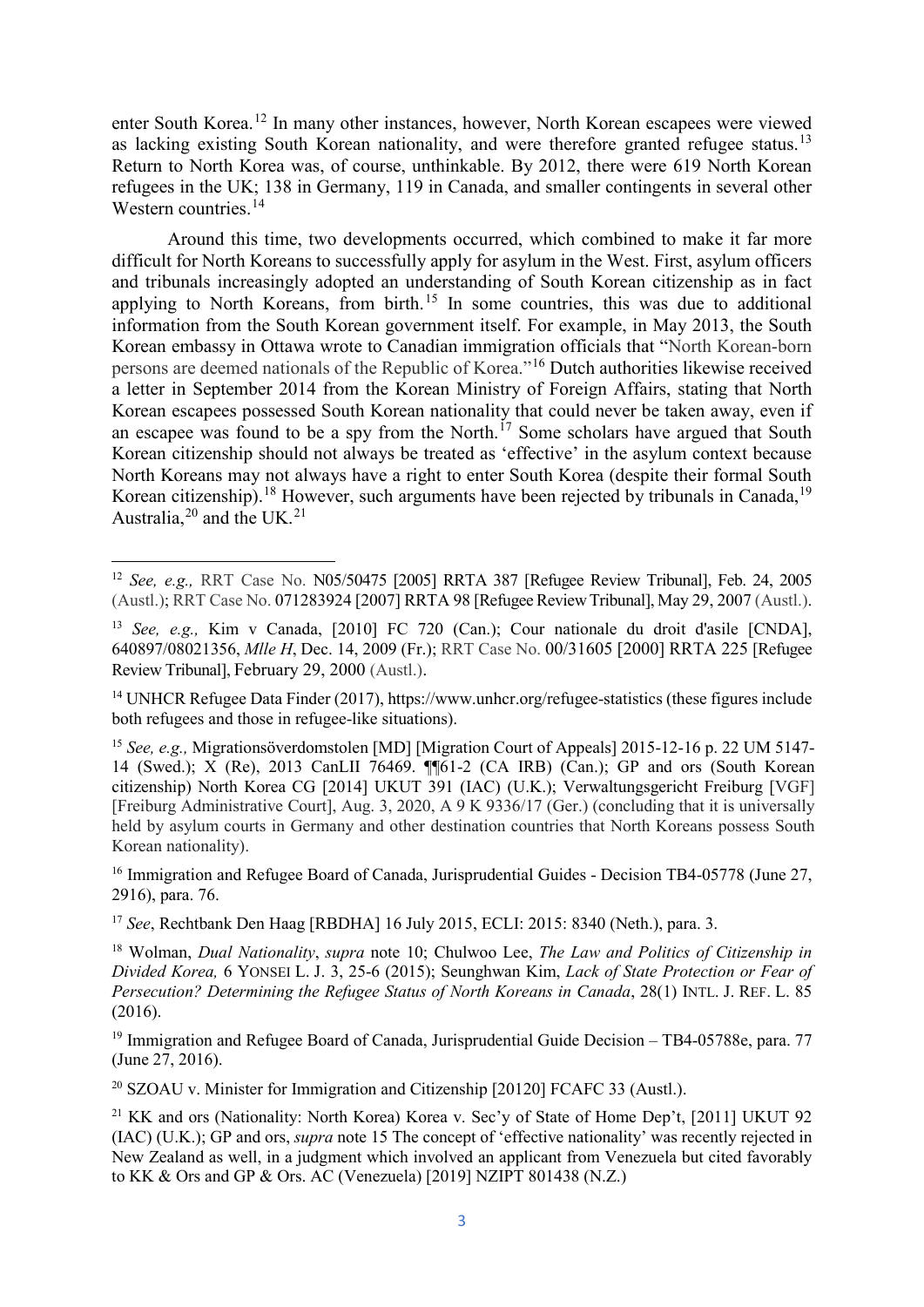Second, asylum officials around the world increasingly began coordinating with South Korean authorities during asylum determination procedures, most notably by asking South Korean officials to compare asylum seekers' fingerprint data with the database of North Koreans who had previously settled in the South.<sup>[22](#page-4-0)</sup> In many cases, there was a match.<sup>[23](#page-4-1)</sup> For these individuals, there was no need to rely on expert interpretation of South Korea's nationality law: it was obvious that the asylum seeker was also a South Korean citizen and was recognised as such by the South Korean government.

The end result of these two developments has been that North Korean escapees are now normally required to prove a well-founded fear of persecution in both North and South Korea in order to qualify for refugee status.<sup>[24](#page-4-2)</sup> This has often proven a tall order, as South Korea is generally viewed as a free and prosperous country. In fact, it is included on the list of 'safe' countries of origins prepared by immigration authorities in the UK (in 2010) and Canada (2013), which in practice means that asylum seekers from those countries are likely to receive swift refusals.<sup>[25](#page-4-3)</sup> While there have been instances of South Koreans receiving asylum in the West in recent years, such cases are rare, and usually involve individuals in specific situations that are unlikely to apply to North Korean escapees.<sup>[26](#page-4-4)</sup>

With this challenging backdrop, North Koreans asylum seekers have, in recent years, often faced rejection in the West.[27](#page-4-5) In fact, many North Koreans saw their previous refugee status removed due to new biometric evidence of their South Korean nationality.<sup>[28](#page-4-6)</sup> Accordingly, the total number of recognised North Korean refugees has fallen significantly since 2012.<sup>[29](#page-4-7)</sup> New Zealand tribunals, however, have proven to be an exception. Instead of

<span id="page-4-2"></span><sup>24</sup> This requirement stems from article  $1A(2)$  of the Refugee Convention, which states that: "In the case of a person who has more than one nationality, the term 'the country of his nationality' shall mean each of the countries of which he is a national, and a person shall not be deemed to be lacking the protection of the country of his nationality if, without any valid reason based on well-founded fear, he has not availed himself of the protection of one of the countries of which he is a national." Convention Relating to the Status of Refugees, July 25, 1951, [189 U.N.T.S. 137.](https://1.next.westlaw.com/Link/Document/FullText?findType=Y&pubNum=114768&cite=189UNTS137&originatingDoc=Ic86640f04a8211dba16d88fb847e95e5&refType=RP&originationContext=document&transitionType=DocumentItem&contextData=(sc.Search))

<span id="page-4-3"></span><sup>25</sup> Wolman & Li, *supra* note 22 at 343-44.

 $\overline{\phantom{a}}$ 

<span id="page-4-4"></span><sup>26</sup> *See, e.g.,* 071843748 [2008] RRTA 37 (20 February 2008) (Austl.) (refugee for conscientious objector to mandatory military service); Cour nationale du droit d'asile [CNDA], 17020701, *M. J.*, Oct. 5, 2017 (Fr.) (persecution of homosexuals during mandatory military service); AB (South Korea) [2013] NZIPT 800294 (Aug. 9, 2013) (N.Z.) (refugee status for South Korean who faced persecution for his praise of the North Korean authorities).

<span id="page-4-5"></span> $27$  Jeewon Min, Numbers Show Fewer North Koreans Admitted: Dual Nationality and Refugee Status, IOM-MRTC Issue Brief No. 2018-07 (2018).

<span id="page-4-6"></span><sup>28</sup> Jeewon Min & Sarah Son, Credibility Evidence, Documentary Information and Case Assessment in North Korean Escapee Asylum Claims in Canada and the United Kingdom, MRTC Working Paper Series No. 2019-02 (2019), p. 36.

<span id="page-4-7"></span> $^{29}$  In 2012, there were a total of 1,126 North Korean refugees and people in refugee like situations. By 2020, this figure had decreased to 753. UNHCR Refugee Data Finder, https://www.unhcr.org/refugee-

<span id="page-4-0"></span><sup>22</sup> Andrew Wolman & Guobin Li, *Saeteomin Asylum Seekers: The Law & Policy Response*, (2015) 27 INTL. J. REF. L. 327-47.

<span id="page-4-1"></span><sup>23</sup> *See, eg,* GP and ors, *supra* note 15; Flygtningenævnet [Refugee Appeals Board] sydk/2015/2 (1 July 2015) (Den.); Raad voor Vreemdelingen-betwistingen nr. 167 364 van 10 mei 2016 in de zaak RvV X / IV (Belg.) (noting that collaboration with South Korean authorities on biometric data shows that the vast majority of North Korean asylum seekers in Belgium had previously settled in South Korea).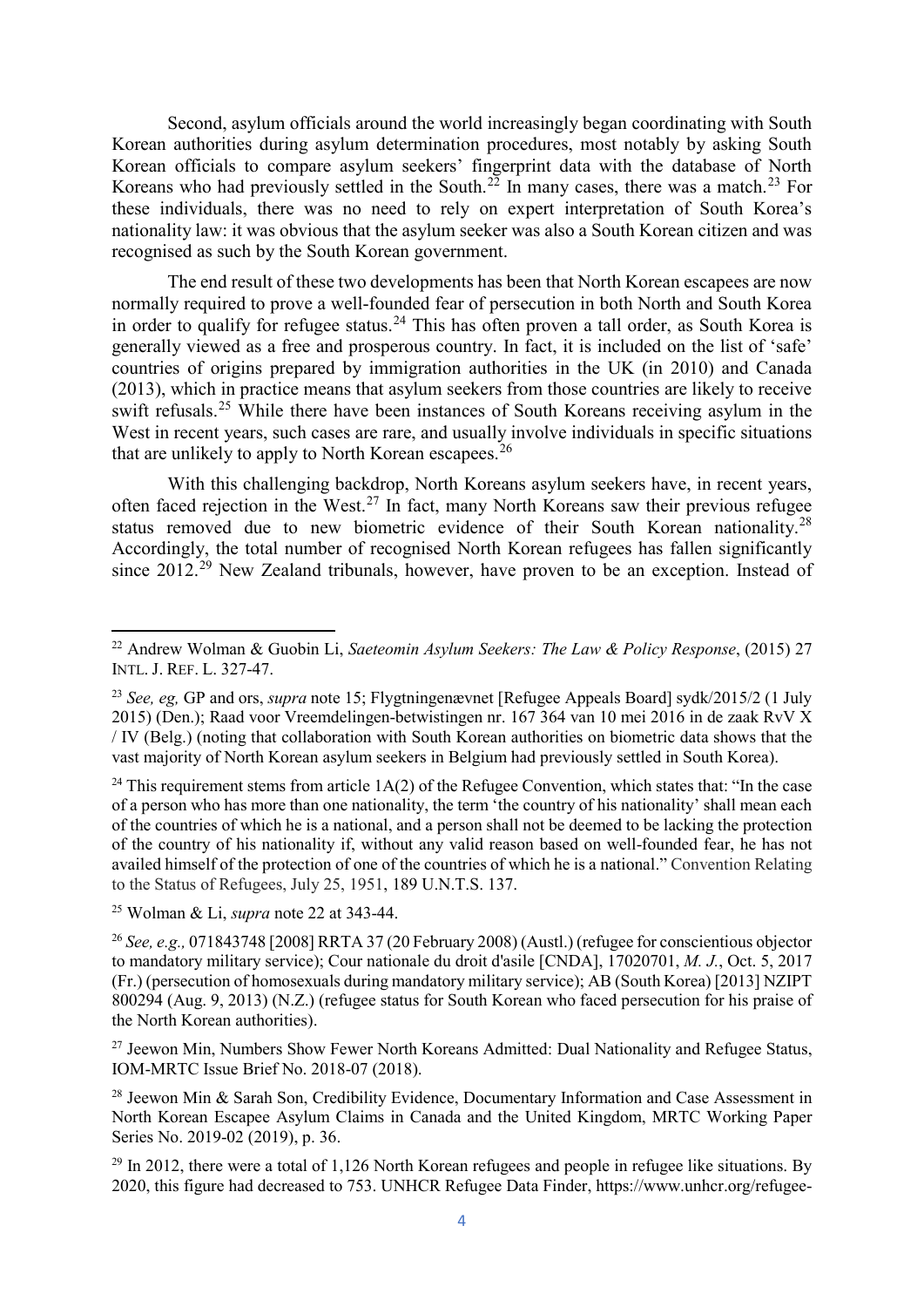closing their doors, a pair of recent cases from New Zealand have shown a willingness to grant asylum to North Korean escapees to South Korea, even where their South Korean nationality is undisputed.<sup>[30](#page-5-0)</sup> These cases broach a number of interesting issues, and potentially offer a path forward for North Koreans looking for a 'last haven' in the West. For the remainder of this paper, I will analyse each case.

#### **2.** *AL* **(South Korea)**

The appellant in *AL* was born and raised in North Korea. Upon his father's death, his family's economic conditions deteriorated, and he eventually fled to South Korea, arriving in 2003.[31](#page-5-1) The appellant's life in the South proved difficult. He was unable to find settled employment, which he attributed to discrimination over his North Korean background. He later enrolled in university, graduating with a bachelor's degree. He then applied to over 50 jobs, but only received one interview and no job offers. The appellant also attributed these failures to discrimination over his origins in the North.<sup>[32](#page-5-2)</sup>

Over time, the appellant became lonely and isolated. He suffered when his girlfriend's parents refused to consent to their marriage because he was North Korean. He also was the victim of a physical assault when a person at his church punched him without warning as they were discussing North Korea. The appellant tried talking to government officers about his problems, but received little assistance. He became suicidal and took steps towards ending his life on two occasions, before pulling back at the last minute. Eventually, he came to New Zealand and applied for refugee status, which was denied at the first level.<sup>[33](#page-5-3)</sup>

The Immigration and Protection Tribunal reversed on appeal, awarding him refugee status in a thorough and progressive decision. The tribunal first tackled the question of credibility. Credibility is an incredibly important (and challenging) issue in the asylum application context, and final decision often depends on the extent to which appellants are believed.<sup>[34](#page-5-4)</sup> This is especially so with respect to asylum seekers from North Korean, a country whose near-complete opacity can make it difficult to confirm or refute claims.<sup>[35](#page-5-5)</sup> In a number of cases from other jurisdictions, North Koreans have had their credibility doubted, resulting in a denial of asylum. [36](#page-5-6)

<span id="page-5-1"></span> $31$  *Id.*  $\P$  5-7.

 $\overline{\phantom{a}}$ 

<span id="page-5-2"></span><sup>32</sup> *Id*. ¶ 8-12.

<span id="page-5-3"></span><sup>33</sup> *Id*. ¶ 13-18.

<span id="page-5-5"></span><sup>35</sup> There is a widespread belief that many of the asylum seekers claiming to be North Korean are actually Chinese nationals of Korean ethnicity from Northeast China. *See generally,* LANKOV, *supra* note 8 (estimating that a third of North Korean asylum seekers fall into this category); Min & Son, *supra* note 28, at 11-12 (citing study showing that 258 of the 415 asylum applications from ostensibly North Korean claimants received by the UK in 2007 were suspected of actually being from Chinese nationals).

<span id="page-5-6"></span><sup>36</sup> *See, e.g.,* Jeon v. Canada (Citizenship and Immigration), 2019 FC 1429 (2019) (Can.); Cho v. Canada (Citizenship and Immigration), 2019 FC 398 (Can.).

statistics/download/?url=q21PzZ. These numbers do not include North Koreans in South Korea, who are not legally considered to be refugees.

<span id="page-5-0"></span><sup>30</sup> AL (South Korea) [2016] NZIPT 800858 (19 May 2016) (N.Z.); AC (South Korea) [2019] NZIPT 801589 (18 November 2019) (N.Z.).

<span id="page-5-4"></span><sup>34</sup> *See*, Rebecca Dowd et al, *Filling Gaps and Verifying Facts: Assumptions and Credibility Assessment in the Australian Refugee Review Tribunal*, 30 INTL. J. REF. L. 71 (2018); Tone Maia Liodden, *Who Is a Refugee? Uncertainty and Discretion in Asylum Decisions*, INTL. J. REF. L. (2021)*,* 6.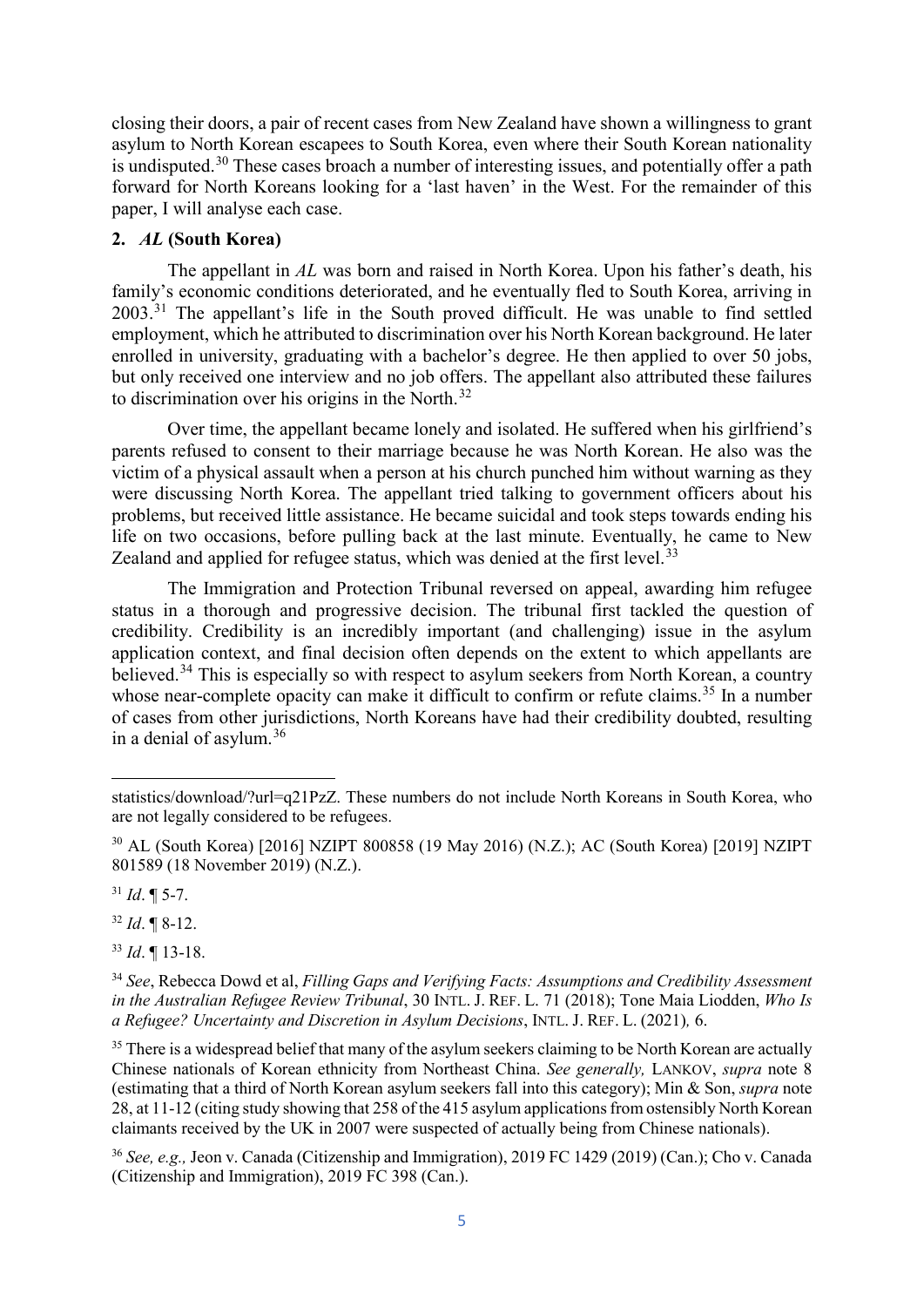Here, however, the appellant's account was accepted "in its entirety".<sup>[37](#page-6-0)</sup> According to the Tribunal, the appellant's statements in his application were consistent with prior statements, generally consistent with available country of origin information on discrimination against North Koreans in South Korea, and were in important ways supported by documentary evidence.<sup>[38](#page-6-1)</sup> His poor mental state was confirmed medical report upon examination by a doctor.

This acceptance of the appellant's account opened the door for an examination of the question of whether – given that account – the appellant possessed a well-founded fear of persecution in both of his countries of nationality: North Korea and South Korea. The discussion with respect to North Korea was unsurprisingly brief. After a review of accounts of severe punishments meted out by North Korean authorities to repatriated escapees, including imprisonment and execution, the Tribunal found that the appellant would indeed face a grave risk of persecution if returned to North Korea, and that such persecution would be due to the North Korean authorities imputing a negative political opinion to him.<sup>[39](#page-6-2)</sup>

The discussion of potential persecution in South Korea was lengthier, and involved an interesting analysis of economic and social rights violations in the refugee context. The Tribunal first examined whether the appellant would be likely to have his human rights violated if returned to South Korea. While dismissing any risk of further physical assaults as speculative, it accepted that he could be expected to "encounter continuing discrimination in finding employment in both his chosen profession and in his trade".[40](#page-6-3) This finding was based on his prior experiences, as viewed through the lens of country of origin information detailing workplace discrimination encountered by North Koreans in the South. The Tribunal concluded that this would amount to a violation of the non-discrimination and right to work provisions guaranteed by article 2(2) and article 6 of the International Covenant on Economic, Social and Cultural Rights ('ICESCR').<sup>[41](#page-6-4)</sup>

The Tribunal then went on to examine the more challenging question of whether the level of harm that the appellant would suffer from such discrimination would be severe enough to constitute persecution. After all, this was not a case of 'economic proscription', alleging destitution stemming from a complete denial of the right to work.<sup>[42](#page-6-5)</sup> Rather, the appellant would likely be able to find casual employment, outside of his chosen profession, and would qualify for social security. However, the Tribunal concluded that while mere financial hardship stemming from workplace discrimination would not qualify as serious harm, in this case the

**.** 

<span id="page-6-3"></span><sup>40</sup> *Id*. ¶ 85. It is well accepted in New Zealand and elsewhere that violations of economic and social rights can in principle constitute persecution. *See, e.g.,* James Hathaway & Michelle Foster, *The Law of Refugee Status* (2nd ed. 2014) 228 ("Refugee jurisprudence thus now sensibly recognizes that the risk of violation of socio-economic rights may be understood 5 to amount to a risk of serious harm"); BG (Fiji) (NZ IPT, 2012), ¶ 90 (N.Z.).

<span id="page-6-0"></span><sup>37</sup> AL, *supra* note 30 ¶ 27.

<span id="page-6-1"></span><sup>38</sup> *Id*. ¶ 26.

<span id="page-6-2"></span><sup>&</sup>lt;sup>39</sup> *Id*. **[61-66.** In addition to 'political opinion', the other grounds for persecution enumerated in the Refugee Convention include race, religion, nationality, and membership of a particular social group. Refugee Convention, *supra* note 24, art. 1(A)(2).

<span id="page-6-4"></span><sup>41</sup> AL, *supra* note 30 ¶ 85. Article 2(2) prohibits discrimination in the protection of economic, social and cultural rights, while article 6 protects the right to work. International Covenant on Economic, Social, and Cultural Rights, G.A. Res. 2200A (XXI), U.N. Doc. A/RES/21/2200 (Dec. 16, 1966), arts  $2(2)$  & 6.

<span id="page-6-5"></span><sup>42</sup> Hathaway & Foster, *supra* note 40 at 253.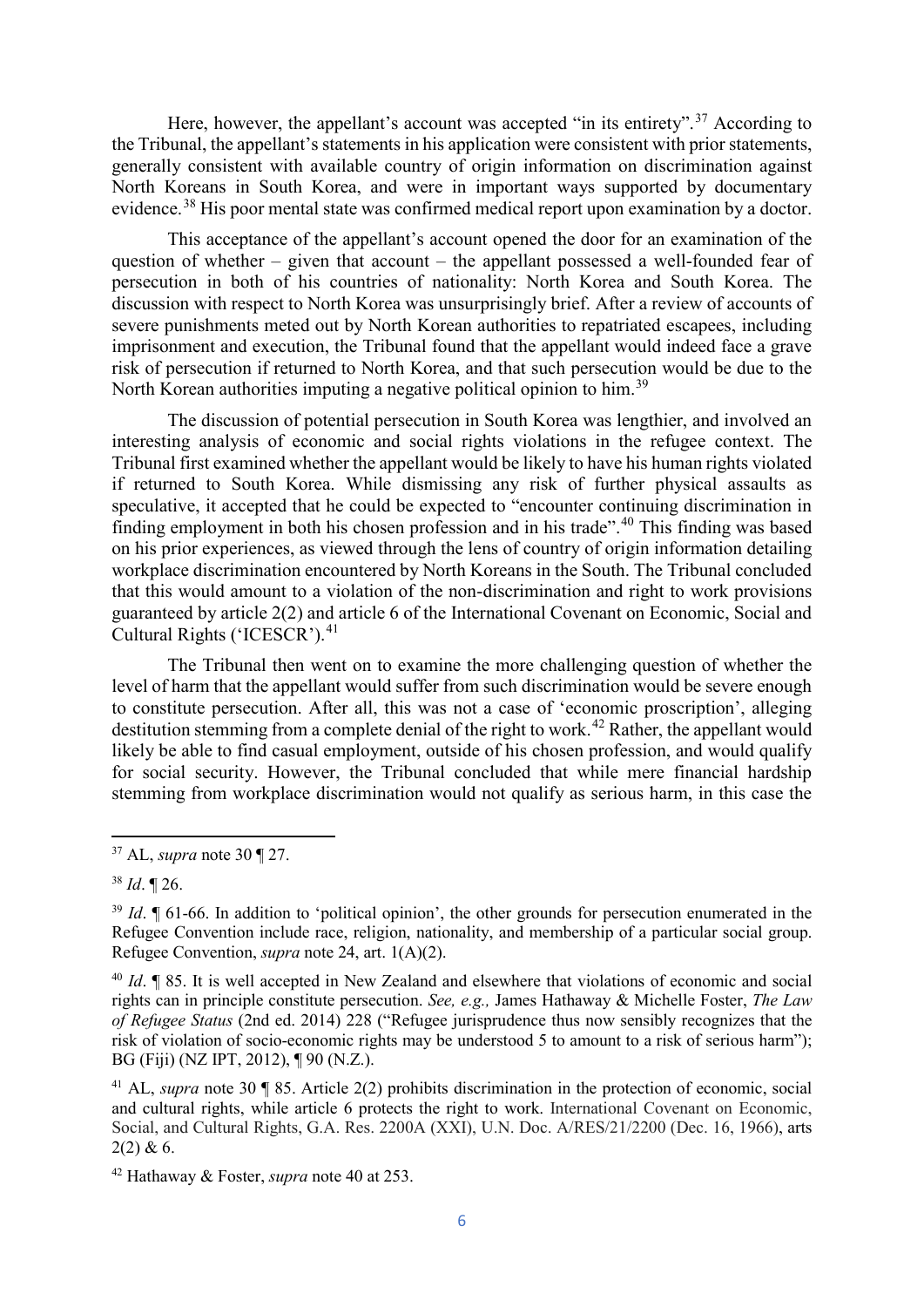appellant's particularly precarious state of mental health would mean that future incidents of discrimination in accessing employment would be likely to lead to serious psychological harm.<sup>[43](#page-7-0)</sup> Claims of a well-founded fear of mental harm are frequently made by refugee claimants, and it is well accepted that serious psychological harm can constitute persecution.<sup>[44](#page-7-1)</sup> Nevertheless, the finding that workplace discrimination against North Koreans within South Korea can be severe enough to constitute persecution is unusual: published cases in other countries have normally rejected the argument that discrimination against North Koreans in the South reaches a level of severity requiring international protection.  $45$ 

Finally, the Tribunal went on to conclude that "because of the nature of the discrimination, the state is simply unable to do anything about it".<sup>[46](#page-7-3)</sup> This makes sense in the context of the 'protection theory', which holds that there has been a failure of home state protection if, for whatever reason and despite the best of intentions, the State cannot "reduce the risk of persecutory harm arising from unlawful interference by non-state agents".<sup>[47](#page-7-4)</sup> Finally, the Tribunal found that the persecution faced by the appellant due to his North Korean origin has a nexus to two of the grounds covered in the Refugee Convention, namely that North Koreans in living South Korea constitute a particular 'social group' as well as a 'nationality'.<sup>[48](#page-7-5)</sup>

While all refugee cases turn on their own facts, one might have expected the Tribunal's decision to provide an easier path for other North Korean escapees looking for asylum outside of South Korea. The *AL* Tribunal in fact stated that the "appellant's predicament is typical of the integration of many North Korean defectors to South Korea". [49](#page-7-6) In *AC*, however, the case was distinguished.

#### **3.** *AC (North Korea)*

The appellant in *AC* grew up in North Korea, near the border with China. In the mid-2000s, he crossed the border illicitly, in order to find work. When he returned home, he was arrested by the North Korean authorities, and imprisoned for around six months. His father also lost his employment. The appellant soon decided to leave North Korea permanently, and crossed the border to China, where he worked in a restaurant in order to earn enough to pay the smuggling fee to Southeast Asia.<sup>[50](#page-7-7)</sup> After about eighteen months, he joined a group crossing China into Vietnam. Upon reaching the Cambodian border, officers detected him and

**.** 

<span id="page-7-7"></span> $50$  *Id.*, **[** 5-8.]

<span id="page-7-0"></span><sup>43</sup> AL, *supra* note 30 ¶ 89

<span id="page-7-1"></span><sup>44</sup> *See, e.g.,* Fisher v Immigration and Naturalization Service, 37 F 3d 1371 (9th Cir. 1994) (USA); R v Secretary of State for the Home Department; ex parte Sasitharan [1998] Imm AR 487 (UK).

<span id="page-7-2"></span><sup>45</sup> *See, e.g.,* N05/50475 [2005] RRTA 387, *supra* note 12 ("Applicant's description at the hearing of his claimed psychological harm lacked specificity"); GP and ors, *supra* note 15 ¶ 127: (former North Koreans may have difficulty in adjusting to South Korea and there may be some discrimination in social integration, employment and housing, but not at a level which requires international protection).

<span id="page-7-3"></span><sup>46</sup> AL, *supra* note 30 ¶ 85.

<span id="page-7-4"></span> $^{47}$  *Id.*,  $\sqrt{\phantom{a}}$  56. The Tribunal contrasts the 'protection theory' with the 'accountability theory', which holds that there is a failure of home state protection only where that state is in some way accountable for the persecutory harm, and not where it simply unable to prevent such harm from occurring. It asserts that the 'protection theory' is well accepted in New Zealand, and constitutes an increasingly settled position in other nations, as well. *Id*., ¶ 49-56.

<span id="page-7-5"></span><sup>48</sup> *Id*., ¶ 91.

<span id="page-7-6"></span><sup>49</sup> *Id*., ¶ 82.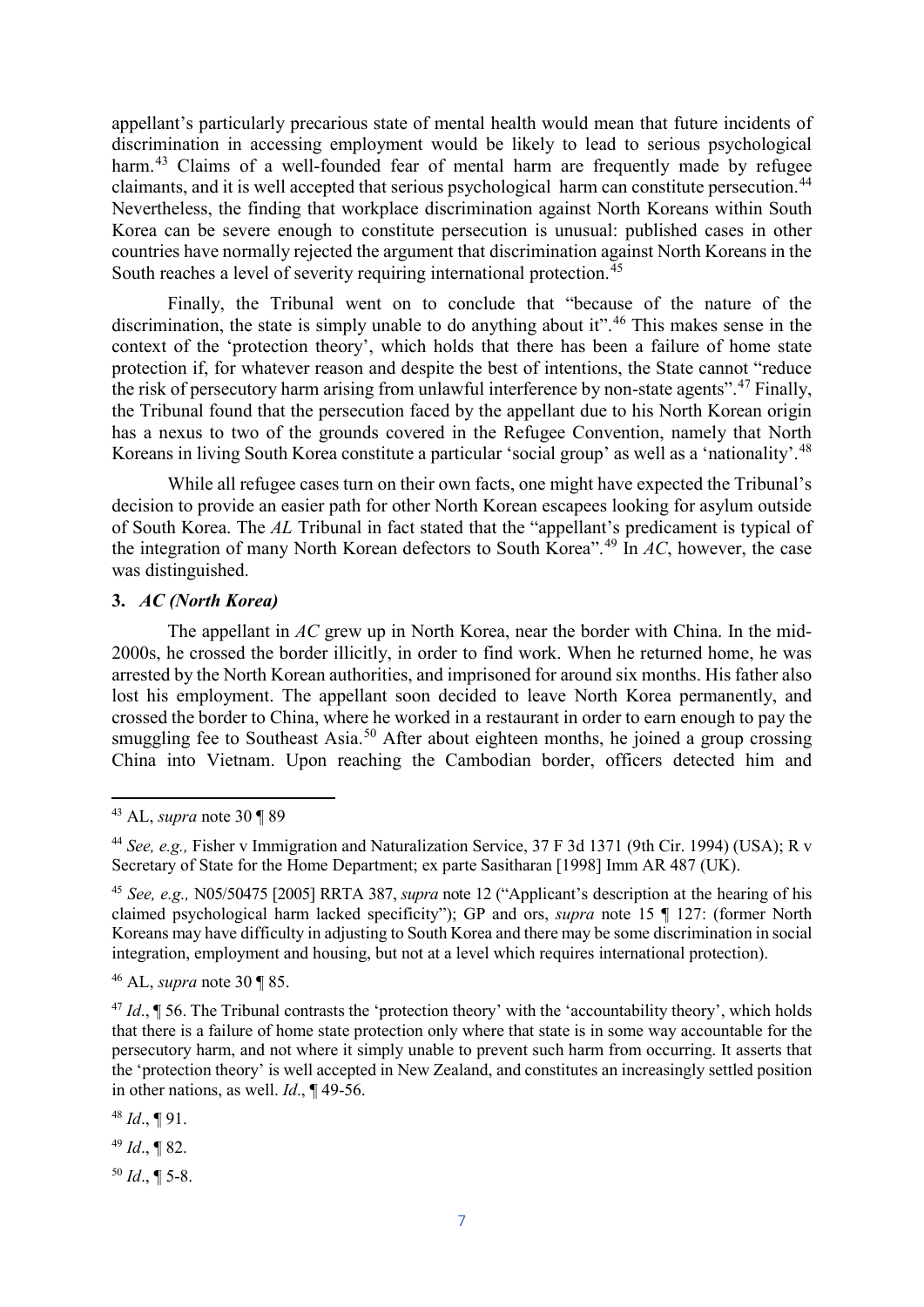threatened to deport him to China. The appellant seized the border officer's gun and pressed the barrel to his temple, asking the officer to shoot him instead of sending him back. The appellant was allowed to proceed, and soon made it to the South Korean embassy in Phnom Penh, from where he was transferred to South Korea.<sup>[51](#page-8-0)</sup>

In 2009, the appellant started working with an acquaintance to help other North Korean escapees in China to reach safety. He made several trips to China over the next three or four years, helping around fifty escapees to reach Vietnam. He was approached by South Korean agents at this time, asking him to help gather intelligence about North Korea, which he did. He made barely enough money to cover expenses from these trips.<sup>[52](#page-8-1)</sup>

With his wife pregnant, the appellant decided to stop his voyages to China. South Korean agents stopped contacting him.[53](#page-8-2) While the appellant was able to find employment, he felt that South Koreans looked down on him for his North Korean roots, and was unable to integrate socially. The family booked a package tour to Canada and filed a refugee claim there, falsely stating that they had come directly from North Korea. The Canadian authorities denied his claim, and in 2014 he returned to South Korea.<sup>[54](#page-8-3)</sup>

Back in South Korea, the appellant found work, eventually managing three staff at a food outlet. He also participated in human rights activities with an NGO led by another North Korean escapee.[55](#page-8-4) During his time in South Korea, the appellant's mental health fluctuated, and he was prescribed medication by various psychiatrists. In late 2018, the appellant started to receive anonymous phone calls and text messages, accusing him of being a traitor and threatening to kill him. He became very frightened, and travelled to New Zealand, where he filed an asylum claim, which was denied at first instance.<sup>[56](#page-8-5)</sup>

On appeal, the *AC* Tribunal first examined the question of credibility. As in *AL*, the appellant was found to be credible. His story was consistent with available country of origin information, he provided documents substantiating elements of his story, and a psychiatrist provided expert testimony that the appellant's presentation was consistent with his claimed mistreatment. The Tribunal acknowledged that the appellant had previously filed a false refugee claim, but found this to be outweighed by other evidence of truthfulness.<sup>[57](#page-8-6)</sup>

The Tribunal then went on to examine the appellant's refugee status. As in *AL*, the court first examined whether the appellant had a well-founded fear of persecution in North Korea. The answer was clearly yes, again on grounds of imputed political opinion. According to the Tribunal, the appellant would be viewed as a traitor if sent back to North Korea, and would face a serious risk of cruel, inhuman or degrading treatment, or execution.<sup>[58](#page-8-7)</sup>

The Tribunal then analysed potential persecution in South Korea. First, it questioned the appellant's claim that he would face potential physical harm from North Korean agents. This is a claim that is relatively commonly made by North Korean asylum seekers in Western

<u>.</u>

- <span id="page-8-1"></span><sup>52</sup> *Id*., ¶ 13
- <span id="page-8-2"></span> $53$  *Id.*, 16
- <span id="page-8-3"></span><sup>54</sup> *Id*., ¶ 17-9
- <span id="page-8-4"></span><sup>55</sup> *Id*., ¶ 19-20
- <span id="page-8-5"></span><sup>56</sup> *Id*., ¶ 23-26.
- <span id="page-8-6"></span><sup>57</sup> *Id*., ¶ 57.
- <span id="page-8-7"></span><sup>58</sup> *Id*., ¶ 73.

<span id="page-8-0"></span><sup>51</sup> *Id*., ¶ 9-10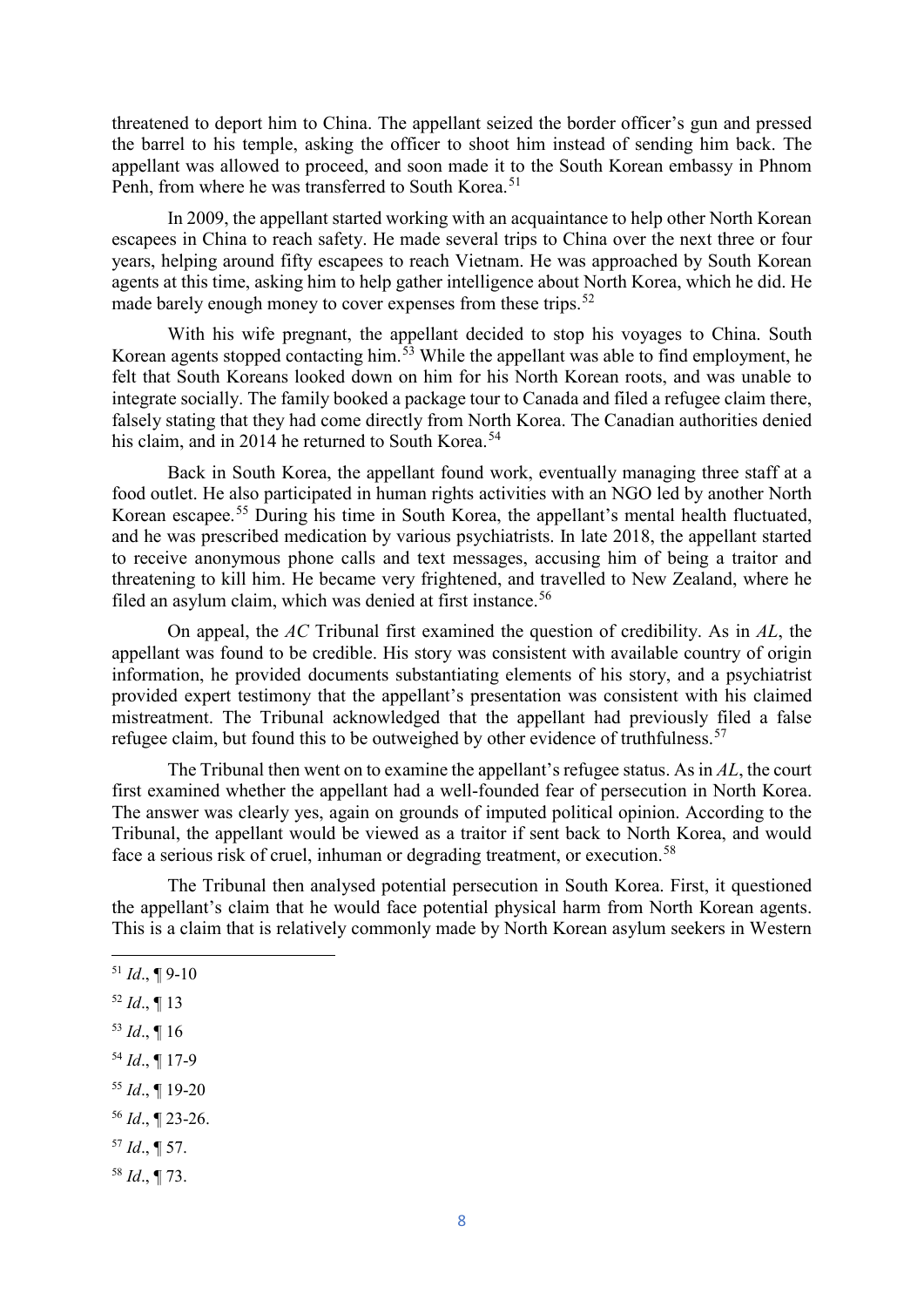countries, usually unsuccessfully, at least where the asylum seeker is not considered 'highprofile'. [59](#page-9-0) The *AC* Tribunal found that the appellant had no real profile, and thus his risk of serious physical harm was not objectively well-founded.<sup>[60](#page-9-1)</sup>

Next, the Tribunal went on to ask whether the appellant would face discrimination reaching the level of serious harm if returned to South Korea, as was the case in *AL*. The Tribunal found that he would not. It asserted that while the appellant may face discrimination, such discrimination would be unlikely to lead to serious harm. Unlike the appellant in *AL*, the appellant in *AC* had never had difficulty finding and keeping skilled work, was engaged with South Korean social networks, and had a "robust and meaningful relationship" with his partner.<sup>[61](#page-9-2)</sup> Thus, the Tribunal distinguished *AL* without overturning it, keeping the door open for future North Korean asylum seekers to equate discrimination with persecution where they have particular vulnerabilities.

Finally, the Tribunal questioned whether there was a risk that the anonymous phone threats that the appellant had previously received would lead to serious mental harm if they were to recur upon the appellant's return to South Korea. The Tribunal answered in the affirmative, finding that such harm would constitute cruel, inhuman and degrading treatment in violation of article 7 of the International Covenant on Civil and Political Rights.

Three considerations contributed to this finding. First, the Tribunal found the appellant to be particularly susceptible to mental harm, because he had developed PTSD, depression and anxiety as a result of his experiences escaping North Korea.<sup>[62](#page-9-3)</sup> Second, the Tribunal found that since 2018, the anonymous phone calls and messages that he had received had caused his mental health to deteriorate sufficiently that renewed threats would likely cause him to self-harm or be suicidal.<sup>[63](#page-9-4)</sup> Third, South Korea lacked "integrated mental health services" and possessed a very high suicide rate, with North Korean escapees being particularly susceptible to mental illness.<sup>[64](#page-9-5)</sup> In this case, the Tribunal's dim view of the South Korean mental health system was consistent with other recent New Zealand case law, namely the *AT* case, which granted humanitarian protection to South Korean asylum seekers in part due to fears over their mental health treatment if forced to return to South Korea.<sup>[65](#page-9-6)</sup>

The Tribunal then asserted that the South Korean government would be unable to prevent mental harm from occurring, and that the resultant harm would constitute persecution

<span id="page-9-3"></span><sup>62</sup> *Id*., ¶ 92.

<u>.</u>

<span id="page-9-4"></span><sup>63</sup> *Id*., ¶ 100.

<span id="page-9-0"></span><sup>59</sup> *See, e.g.,* Verwaltungsgericht Freiburg *supra* note 15, para. 37 (if they are not former North Korean military members of high-ranking officials of the North Korean Communist Party, then they are sufficiently safe from attacks and stalking by North Korean agents and spies in South Korea). For an exceptional case where this argument was accepted, *see* X (Re), 2020 CanLII 62452 (CA IRB) (Can.) (refugee status granted in part because appellants were targets of North Korean agents in Seoul).

<span id="page-9-1"></span><sup>60</sup> AC, *supra* note 30 ¶ 75-8.

<span id="page-9-2"></span><sup>61</sup> *Id*., ¶ 85-6.

<span id="page-9-5"></span><sup>64</sup> *Id*., ¶ 87-90.

<span id="page-9-6"></span><sup>&</sup>lt;sup>65</sup> AT (South Korea) [2019] NZIPT 504341 (27 February 2019) (N.Z.), para 57 (noting that "the Korean mental health services are significantly poorer than those available here")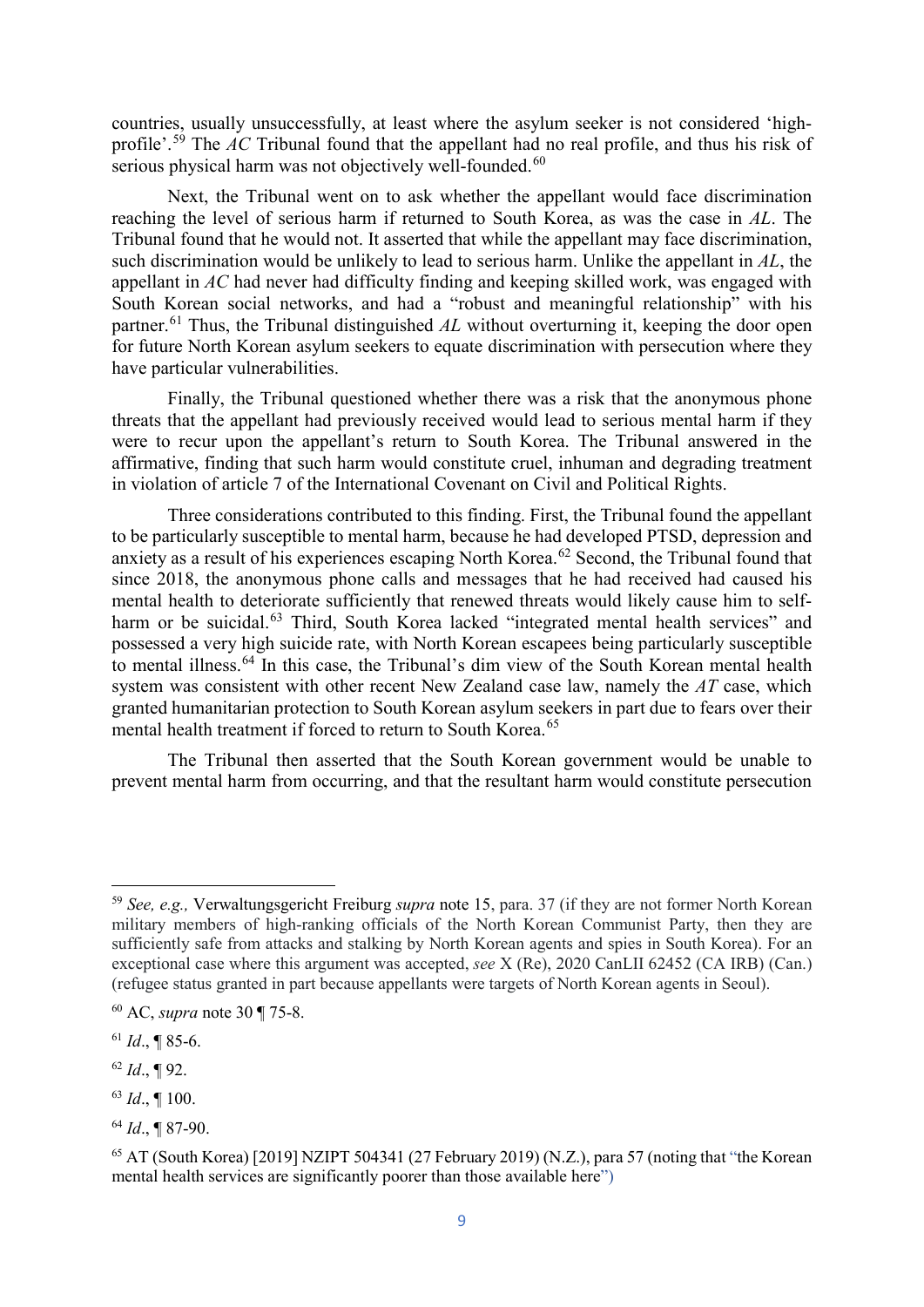on grounds of either (North Korean) nationality or because the appellant's escape would cause the North Korean government to impute an adverse political opinion.<sup>[66](#page-10-0)</sup>

Having established that the appellant faced a well-founded fear of persecution in both North and South Korea (and was therefore a refugee), the next question faced by the Tribunal was whether he should be excluded from protection pursuant to article 1(f) of the Refugee Convention, which states that the provisions of the Refugee Convention shall not apply to, inter alia, a refugee who "has committed a serious non-political crime outside the country of refuge prior to his admission to that country as a refugee."[67](#page-10-1) The exclusion clause in *AC* was drawn into question because the appellant had, presumably, violated immigration laws when helping North Korean escapees transit to Vietnam. He may also have violated people-smuggling laws.<sup>[68](#page-10-2)</sup> However, the Tribunal found that such crimes did not qualify as 'non-political' because the appellant's motivation "arose out of a particular political context", his methods were proportionate to his political end, and he did not cause harm to people or property.<sup>[69](#page-10-3)</sup>

#### **4. Conclusion**

In recent years, North Korean escapees have faced an uphill battle applying for asylum in the West, and in many cases have been refused protection. [70](#page-10-4) *AL* and *AC* thus stand out for their verdicts, as well as their reasoning. In particular, they show a willingness to provide protection against potential persecution that results in psychological harm, and an acknowledgement that some claimants may be particularly susceptible to such harm. The cases can also be read alongside other recent cases from New Zealand that have granted protection to claimants involved in North Korean affairs. In *AB*, for example, a South Korean political activist who was viewed as pro-North Korean was granted asylum status by New Zealand authorities.[71](#page-10-5) Meanwhile, in *ES*, New Zealand provided protection (pursuant to the non-

<span id="page-10-1"></span><sup>67</sup> *Id*., ¶ 106.

<u>.</u>

<span id="page-10-0"></span><sup>66</sup> AC, *supra* note 30 ¶ 101-3. The latter ground – imputed political opinion – would make sense if one viewed the harm coming primarily from threatening communications from North Korean agents, while the former ground – nationality – would make sense if the harm was coming principally from discrimination within South Korea. The imputed political opinion grounds would thus be more consistent with the rest of the Tribunal's ruling.

<span id="page-10-2"></span><sup>68</sup> *Id*., ¶ 108-9. In fact, there is evidence that some North Koreans are active in trafficking their conationals in China. KOREA INSTITUTE FOR NATIONAL UNIFICATION, WHITE PAPER ON HUMAN RIGHTS IN NORTH KOREA 2020 (2021), p. 565.

<span id="page-10-3"></span><sup>&</sup>lt;sup>69</sup> AC, *supra* note 30 ¶ 123. The Tribunal did not broach the question of whether such crimes would qualify as 'serious' or not.

<span id="page-10-4"></span><sup>70</sup> For some exceptional cases where protection was granted, *see* X (Re), 2020 CanLII 62452, *supra* note 59; A 9 K 9336/17 (Ger.), *supra* note 59; CNDA 17 mars 2011 Mlle K. no. 09020156 C+ (Fr.). *See also*, Kim v. Canada (Citizenship and Immigration), 2020 FC 581 (Can.) (requesting reconsideration of an asylum denial for a North Korean escapee because, *inter alia*, the officer at the first instance failed to meaningfully engage with **"**the relevant country conditions that demonstrated a pattern of discrimination against North Korean defectors [and] the Applicant's hardship in relation to his mental health condition and high suicide rates in South Korea"). Of course, it is likely that other North Koreans have successfully applied for asylum at the first instance; my review of the case law has been confined to appellate decisions, which are more likely to be published and publicly available, and is not global in scope.

<span id="page-10-5"></span><sup>71</sup> AB (South Korea) [2013] NZIPT 800294 (9 August 2013) (N.Z.). While this precise situation may not often arise with North Korean escapees (who seldom protest in favour of the North Korean regime), it does show a willingness to accept that South Korea may not always be a safe country of origin.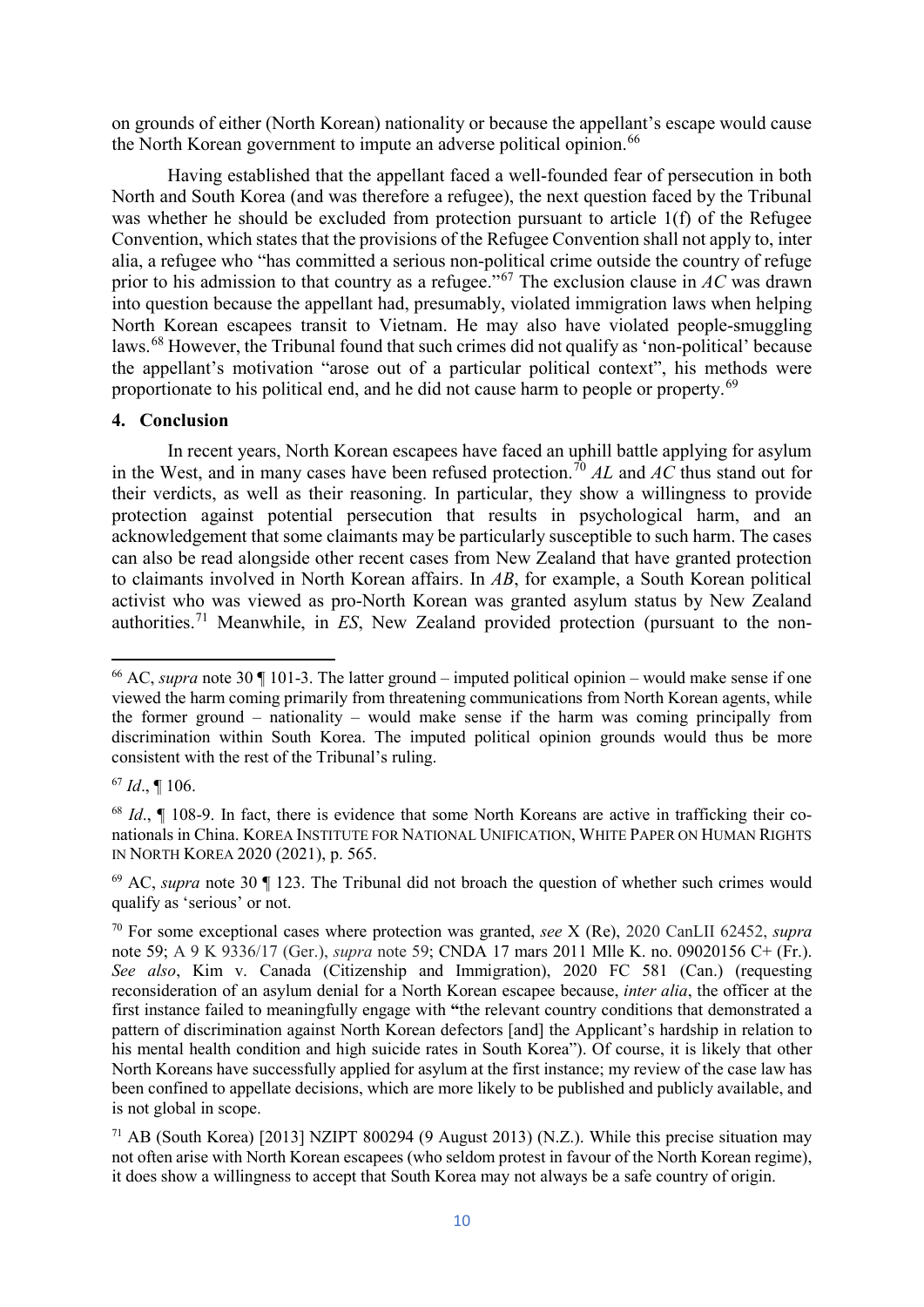refoulement provisions of the Convention against Torture) to a Chinese national who sought asylum because he had been involved in helping North Koreans to flee from the border region.[72](#page-11-0)

New Zealand's acceptance of North Korean asylum seekers even after they have settled in South Korea may seem somewhat unexpected, given the current anti-refugee atmosphere that exists throughout the West. However, there are a number of reasons why New Zealand makes sense as a relative safe haven. New Zealand receives few asylum seekers each year, due in part to its geographic isolation, and accepts a relatively high proportion of claimants.<sup>[73](#page-11-1)</sup> Although its refugee policies can be criticised on certain accounts, it is normally seen as a welcoming country for asylum seekers.<sup>[74](#page-11-2)</sup> In particular, New Zealand has been lauded for showing leadership in accepting refugee claims based on the violation of socio-economic rights.[75](#page-11-3)

Within this relatively welcoming context, it is not entirely surprising that North Korean escapees are deemed to merit protection despite their South Korean nationality. North Korean escapees epitomise the 'good refugee', having fled a despotic regime that curtails personal freedom, tortures dissidents, and generally prohibits Christian worship.<sup>[76](#page-11-4)</sup> In general, North Korean escapees lack the loaded baggage of perceived criminality and terrorism that refugees from other regions are sometimes burdened with.<sup>[77](#page-11-5)</sup> Indeed, a 'racist' preference for Asian refugees (and against those from Africa and the Middle East) pervaded New Zealand's refugee resettlement policy throughout the 2010s.<sup>[78](#page-11-6)</sup> When other countries have threatened to deport North Korean escapees back to South Korea (or have actually done so), the reaction in the

<span id="page-11-1"></span><span id="page-11-0"></span> $\overline{\phantom{a}}$ 

<sup>72</sup> ES (China) [2019] NZIPT 801466 (7 June 2019) (N.Z.).

<span id="page-11-2"></span> $^{73}$  Over the past decade (from 2011-2021), the number of asylum claims filed per year has ranged from 287 to 510 per year, while the acceptance rate has ranged from 21.1% to 36.% each year. New Zealand Immigration, Refugee and Protection Statistics Pack (March 2021), at. [https://www.immigration.govt.nz/documents/statistics/statistics-refugee-and-protection.pdf.](https://www.immigration.govt.nz/documents/statistics/statistics-refugee-and-protection.pdf) New Zealand also runs an active refugee resettlement programme. *Id*.

<span id="page-11-3"></span><sup>74</sup> *See* Samuel Osborne, *World's Most and Least Welcoming Countries for Migrants*, INDEPENDENT (Aug. 23, 2017), [https://www.independent.co.uk/news/world/politics/world-welcoming-migrant](https://www.independent.co.uk/news/world/politics/world-welcoming-migrant-countries-least-most-uk-refugee-crisis-us-australia-eastern-europe-a7908766.html)[countries-least-most-uk-refugee-crisis-us-australia-eastern-europe-a7908766.html](https://www.independent.co.uk/news/world/politics/world-welcoming-migrant-countries-least-most-uk-refugee-crisis-us-australia-eastern-europe-a7908766.html) (New Zealand tied with Iceland as the countries most accepting to migrants).

<span id="page-11-4"></span><sup>75</sup> Michelle Foster, "Economic Migrant or Person in Need of Protection? Socio-Economic Rights and Persecution in International Refugee Law" in Bruce Burson and David James Cantor (eds), *Human Rights and the Refugee Definition: Comparative Legal Practice and Theory* (Brill Nijhoff, 2016) 229, 248.

<span id="page-11-6"></span><span id="page-11-5"></span><sup>76</sup> Regarding the concept of the 'good refugee', *see* Yen Le Espiritu, "The Vietnam War and the 'Good Refugee'" in Cindy I-Fen Cheng, (ed) *The Routledge Handbook of Asian American Studies* (Routledge, 2016).

<span id="page-11-7"></span><sup>77</sup> *See, e.g*., Jane Junn, *From Coolie to Model Minority: U.S. Immigration Policy and the Construction of Racial Identity*, 4(2) DU BOIS REV. 355 (2007) 355.

<sup>78</sup> Christine Graham-McLay, *Under Pressure, New Zealand Ends a Refugee Policy Branded Racist*, NEW YORK TIMES (4 October 2019).